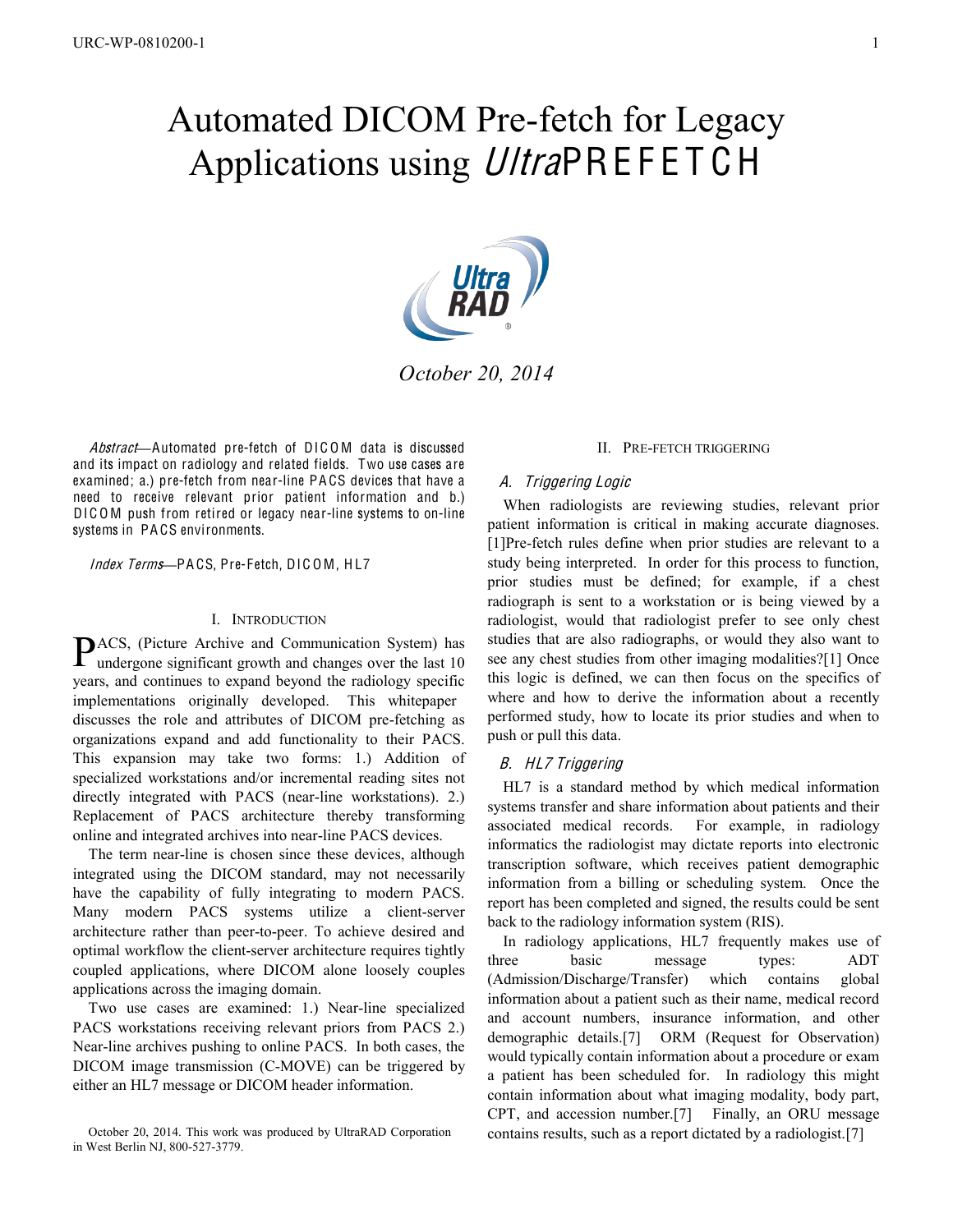HL7 could be generated by a system managing and scheduling patients, billing for services, or providing results. In pre-fetch workflows, it is especially useful to be aware of a patient prior to their arrival to allow ample time to traverse the logic chosen and move the study to online systems before the current study being performed is online for interpretation. In this way, ADT and ORM messages originating from a radiology management system are most useful for pre-fetching studies.



Both ADT and ORM message types will provide information about a patient, which would allow for prefetching relevant studies based on the medical record or account number. However, an ADT contains no information on what type of study is being performed, making study level logic impossible.[7]

Although pre-fetching all studies can be useful in some cases, in many cases there will be large amounts of image data for a single patient. For example, a yearly mammography study's relevant priors may only be the previous year of data, as well as a baseline. This may be only 3 studies totaling 12 images. However, this patient may have been admitted as an inpatient in the past, and had 20 anterior-posterior chest xrays. In this example, the pre-fetch process would not be aware of the ordered procedure, and would pre-fetch over 40 images including irrelevant mammography studies.

ORM messages contain patient information as well as the ordered procedure data. This information can be cross referenced to allow more precise pre-fetching. In the mammography follow-up, the CPT or procedure code would identify the scheduled procedure as a mammography screening, which would then follow a rule set and transfer only those images relevant to the study being reviewed.

.

# C. DICOM Triggering

DICOM is a standard format for storing and transferring medical images, and is the foundation on which most PACS communicate with external devices. A DICOM file's payload not only includes the image data (such as an x-ray or a single CT slice) but also includes the patient and study information in much the same way the ORM HL7 message described above.[6]

Although pre-fetching need not process the image data in the DICOM transaction, it can use the DICOM header information to perform the same logic as in the HL7 messages received prior to the study.

Since extracting information about an event using DICOM implies the event has already occurred, frequently users would experience delay before realizing the benefit of pre-fetching.

In the mammography example, a patient arrives for an exam, the procedure is performed and the study transmitted to a review workstation. Priors are sent the workstation after which they are visible to the radiologists, requiring a delay by the radiologist to ensure all prior exams have arrived on the workstation. Depending on the network conditions, this delay could be only a few seconds to several hours.



In addition to acquiring patient demographic data by extracting from a DICOM header, this information can also be obtained using a DICOM C-FIND message on a DICOM modality work list. Typically a DICOM modality work list is a DICOM accessible list of studies queried from a modality in order to automatically populate the DICOM demographic information at the imaging modality.[6] Pre-fetch can obtain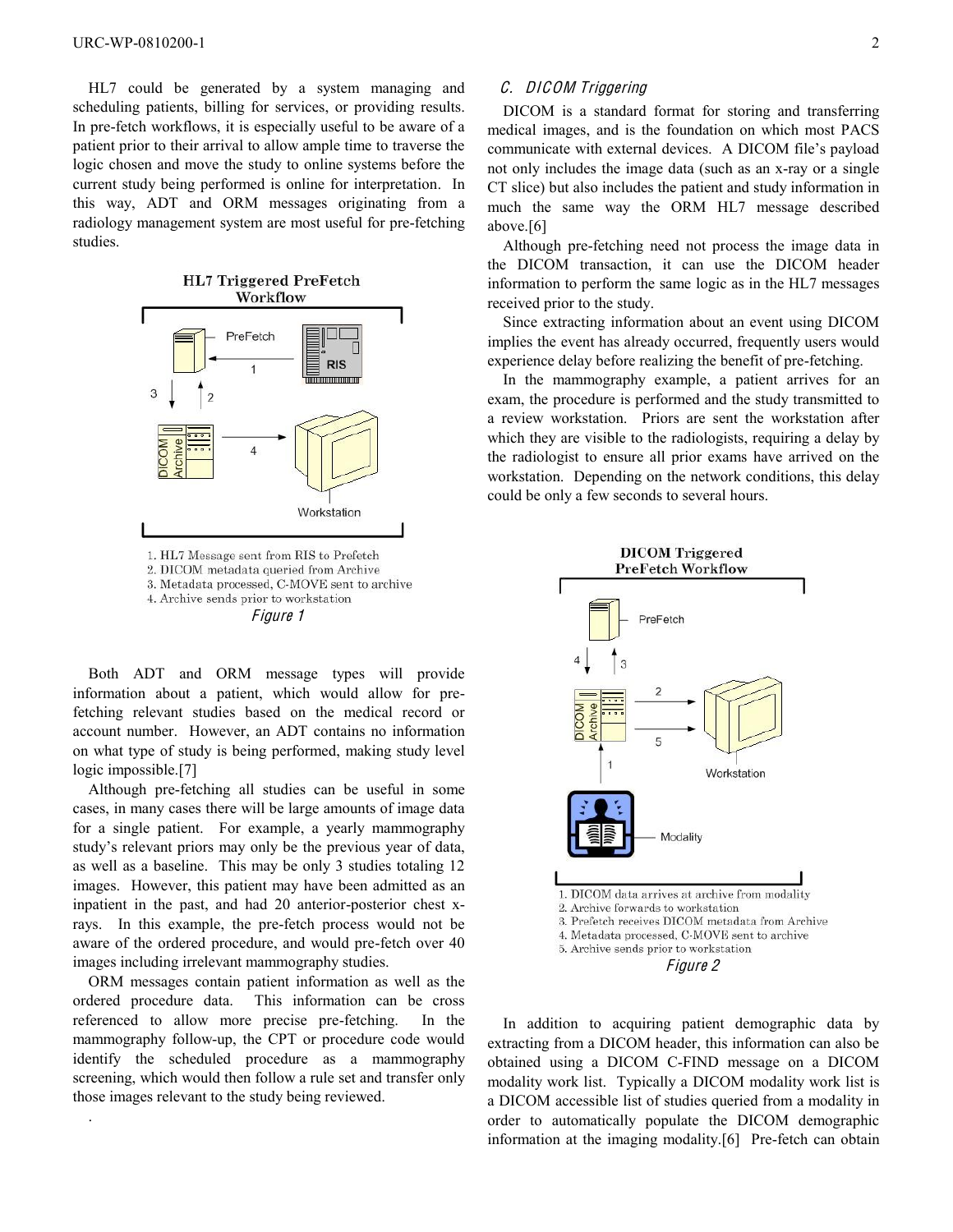information on scheduled patients in much the same way, performing a similar DICOM modality work list query.

Although not optimal, DICOM is an acceptable alternative to HL7 triggered pre-fetching when the HL7 is not available.

## D. Triggering a Pr<sup>e</sup>-fetch Event

Information derived from HL7 or DICOM would typically be stored in a SQL database, in a standard format. For example an HL7 message describing a mammography screening ordered for a given patient will have its metadata stored in a database of orders. Similarly, DICOM information is stored in the same database.

Periodically, a process parses the order database, and any orders matching its predefined trigger will be parsed. For example, the mammography study will be checked to see if it is for the current date, or some date in the future. The prefetch process may skip procedures not scheduled within 24 hours, but act on those where the study is scheduled within 24 hours.

## E. Finding Prior Studie<sup>s</sup>

In some cases, prior studies are expected to reside on a single near line or online DICOM archive device (depending on the use case described further in section 3-5). In other cases, multiple archive devices may have relevant prior studies. To locate studies, the pre-fetch system queries all associated DICOM devices using a C-FIND DICOM message.

C-FIND messages in DICOM allow a DICOM device to query for a list of DICOM metadata based on criteria supplied by the requesting DICOM device.[7] Typically, the DICOM device requesting information is referred to as a Service Class User, while the device responding to the request is referred to as the Service Class Provider.[7] In the case of pre-fetch, the pre-fetch process queries DICOM archives as an SCU which is supported on most archiving platforms.

 In the mammography example, pre-fetch might query a DICOM archive for all studies for the patient with a medical record number that matches that of the ordered procedure. However, in some cases there may be no unique identifier for patients. In this case, some other logic would be used, such as patients where the date of birth, last name, and other identifying data that adhere to JHACO recommendations [2] are found.

 Once a comprehensive list of prior studies has been accumulated, pre-fetch can identify those meeting the logic set forth for the study type ordered. For example, in the case of a mammography screening, pre-fetch may be instructed to push only the most recently performed procedure, with a baseline that could be either 3 years old, or the oldest available if the history is less than 3 years.

## F. *'Moving' DICOM Data*

The actual fetching of DICOM data matching the defined logic to a workstation or archive is accomplished using a C-MOVE DICOM message. Many DICOM and PACS administrators are familiar with the term "DICOM

Query/Retrieve" whereby DICOM archives can be queried by DICOM devices, then requested data can be retrieved to their workstation. This is made possible using a combination of C-FIND and C-MOVE DICOM messages.[6]

 First, a C-FIND is issued as described previously. A C-MOVE message is then sent to the archive identifying the study by "unique identifier" (an identifier that is globally unique) and the devices name (Application Entity [AE] Title) to send the study. Although in a typical DICOM Q/R use case the C-MOVE AE Title is that of the SCU (requesting system) this does not always have to be the case.[6]

 In the example of the mammography case, the C-MOVE AE Title would be that of the workstation that is the final destination. In this way, pre-fetch essentially sends a DICOM command to the archiving device instructing it to send a DICOM study to another DICOM device.

 Although pre-fetch does not typically handle the actual DICOM transfer, it initiates the transfer of data using the C-MOVE DICOM command containing a study UID, and AE Title.

#### III. NEAR LINE ARCHIVE USE CASE

## A. Retiring an Archiv<sup>e</sup>

Typical computer and software solutions have a life expectancy and return on investment (ROI) of approximately 3 years.[3] PACS archives generally have a lifecycle of approximately the same timeframe. When an archive nears retirement, the data stored in that archive is typically still needed, and must be accessible. Although users in some scenarios can either manually or automatically 'pull' the archived data using the DICOM Q/R process described in section 2.f, this is not always the case nor is it an optimal workflow.

# B. Client/Server vs. Peer-to-peer PACS

In the early days of computing, users typically used "dumb terminals" to access computing power on more powerful mainframe systems. As the price of computer hardware and software reduced dramatically over time with Moore's Law [4] the power of mainframe computers could be harnessed in a desktop PC. As PACS became more prevelant this paradigm shift in the late 1990's was at its peak. [5] Many PACS systems adopted the workflow of implementing image viewing on workstations where images would be 'sent' using DICOM. Priors could either be pulled in real time from archives, or archives may have been configured to push relevant priors upon receipt of studies (similar to the pre-fetch logic described in the mammography example).

 However, many PACS have since migrated to a client/server architecture where studies residing on an archive are accessed and viewed from a client workstation. Although web technology may be used as a transport in this client/server topology, other methods may also be used and are most likely to be proprietary in nature. In this context, the term proprietary is used to describe a transport that is not explicitly "DICOM" (although DICOM data may be the payload of the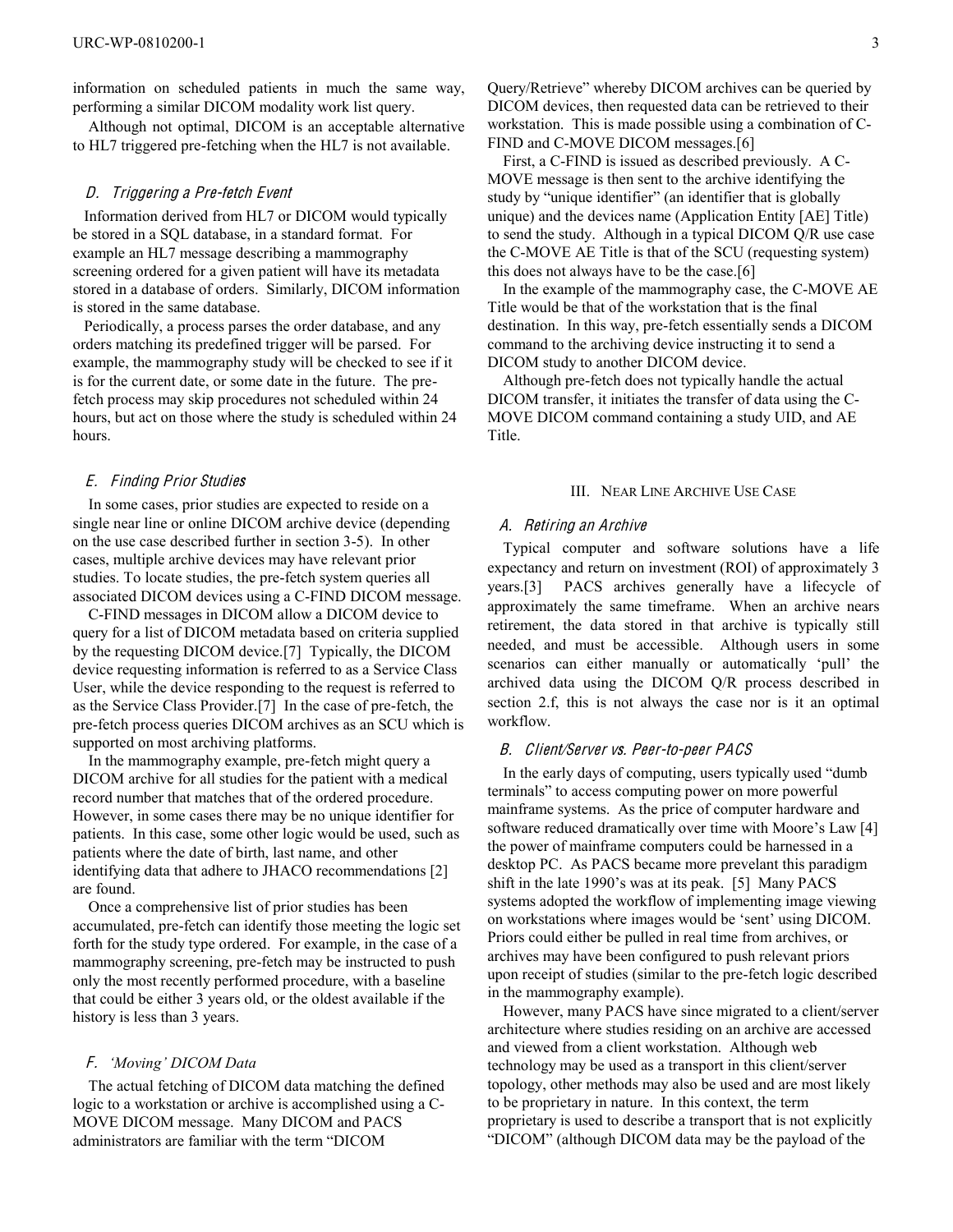transport from server to client.) This methodology is the predominate topology of most commercial PACS environments at the time of this writing.

 When migrating to a new PACS environment, data residing in the old PACS cannot easily be accessed from the new PACS. The data must be resident on the new PACS in order to be efficiently accessed.



## C. Pre-fetch vs. Migration

Organizations implementing new PACS have two choices for accessing prior data: 1.) Migrate their existing data, in it's entirety, to the new PACS/Archive. 2.) Only push relevant prior data on demand. Pre-fetch provides an automated method to achieve the later.

 Although the case can be made for migration from the old PACS to the new PACS, this is a costly, time consuming and inefficient process.

 First, considering the amount of data that will actually be needed compared to what will be moved shows a large amount of data (thus time and effort) is migrated that will never be used. An archive with 5 years of data will typically only use about 18% of that data that is less than 18 months old., while the remaining data may see under 1% usage. In an archive that contains millions of images, this is a tremendous amount of unused data migrated.

 A recent article in an industry publication outlines one such migration example; a PACS administrator in a large hospital environment claimed that using DICOM query retrieve would have taken his hospital 10 years to complete for all the data. He goes on to say that paying to migrate this data would cost about \$.50 per study. In this case, the hospital reports they complete 300K studies per year. For five years data, this migration costs \$750K, and moved about 1.4 million cases that may never be needed. In addition, the PACS administrator goes on to claim that 10-15% of the data is not usable. [6]

 When migrating DICOM data from one system to another, the risk of data loss is far greater than if the data was sent DICOM. However, the overhead in migrating the entire dataset is diminished by the returns realized in time and utilization of that data.

 If the hospital in the example above had used a pre-fetch workflow to migrate the data as needed from an HL7 data

source, they would have realized a significant savings over the data migration in both time and effort.

# IV. NEAR LINE WORKSTATION USE CASE

#### A. Dedicated and Specialized Workstation<sup>s</sup>

Most of the DICOM data generated by imaging modalities can be interpreted by radiologists on an integrated PACS client. However, there are some cases when this data cannot be read for diagnoses within the PACS environment. One example is mammography, where only approved specialized workstations may be used for diagnoses. Other workstations may be advanced 3D volume and reconstruction, and PET/CT workstations among others.

 The challenge in this scenario lies in integrating a workstation that may require prior data into a client/server PACS that does not natively support pre-fetching the relevant priors.



 In this case, studies must be pushed from an online DICOM archive to a near-line dedicated workstation. Typically, this pre-fetch would occur prior to the current cases arrival to the workstation.

 Although this process can be accomplished manually, prefetch automates this process saving significant time and resources. In addition, the automated pre-fetch application allows for data movement over wide area networks, (where bandwidth utilization is critical during business hours), to take advantage of bandwidth usage during off-peak hours.

# V. ATYPICAL PRE-FETCH APPLICATION

The scenarios described thus far have been common throughout radiology points of care. However, pre-fetch can also be used in specialized workflows not typical to the industry.

One such example is a regional healthcare authority in Oklahoma. With 5 regional healthcare centers and only limited bandwidth between each facility a centralized PACS can not offer the performance required in each localized facility without significant compression. Also, the facilities lack the resources and infrastructure to house an entire archive for long term storage. Complicating matters, a patient visiting one facility may have relevant priors that where completed at